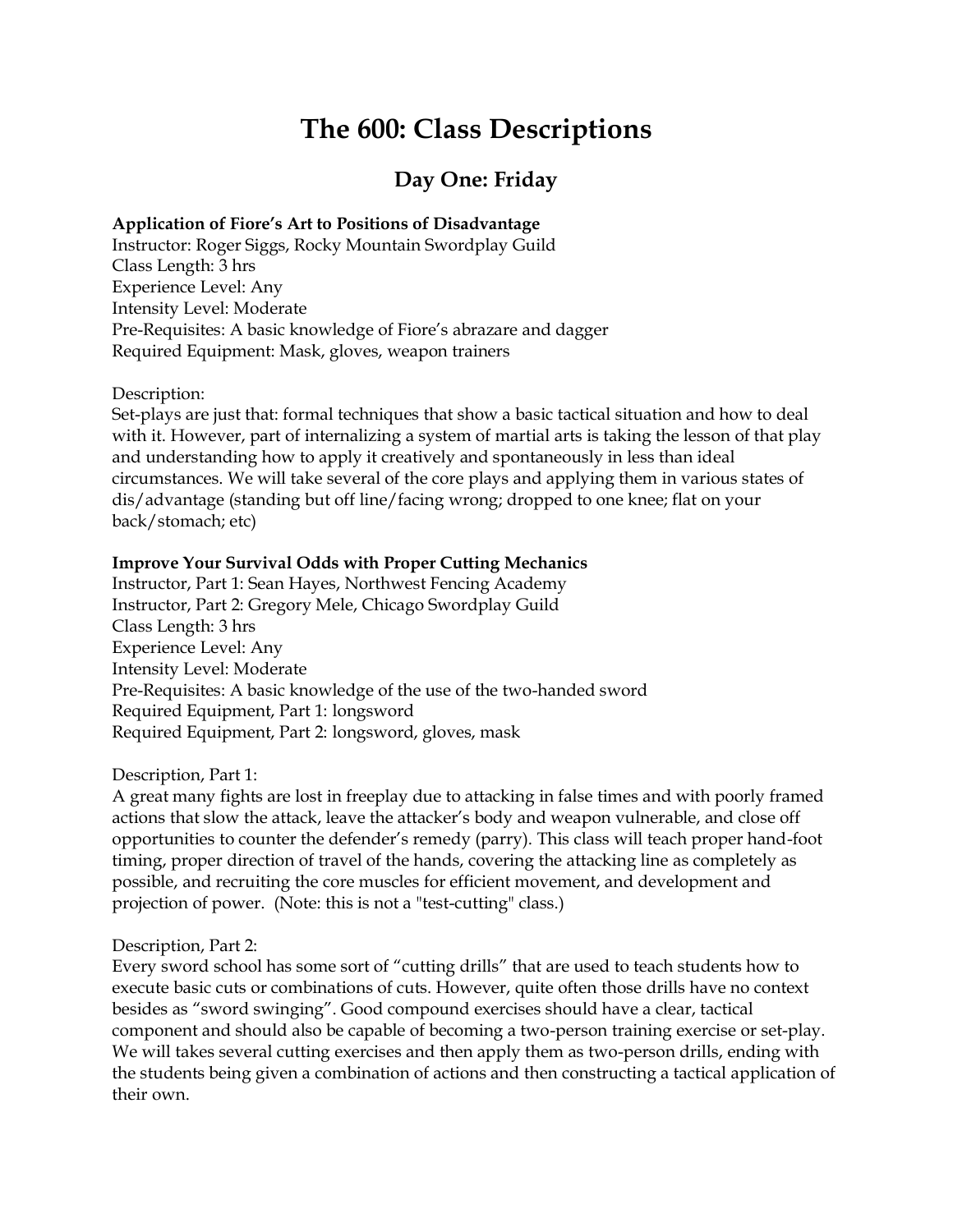#### **Down You Go: Two Ubiquitous Throws of Armizare**

Instructor: Greg Mele, Chicago Swordplay Guild Class Length: 2 hours Experience Level: Any Pre-Requisites: A working knowledge of Armizare, comfort with falling. Required Equipment: mask or helmet, sturdy gloves, dagger and longsword trainer. A spear, staff or poleaxe is desirable, but not required.

Description:

We routinely discuss that Armizare is a fully-integrated "system" of martial arts. This class looks at two of the most basic throws in the system: the "rear leg takedown" and the "collar throw" and shows their explicit and implicit application unarmed, with the dagger, sword and polearms.

### **Playing with the Plays: Making Techniques Adaptable, Applicable and Fun**

Instructor: Guy Windsor Class Length: 2 hrs Experience Level: Intermediate Intensity Level: Moderate Pre-Requisites: A basic knowledge of Fiore's abrazare, dagger and swordsmanship Required Equipment: Mask, gloves, weapon trainers

Description: Just what it says! We will look at how to adapt formal technique to a changing combat environment in a creative, spontaneous way. Students will realize the *depth* of the art we study, and learn to train creatively and have a great deal of fun in the process.

#### **KISS – Keep it Simple Student**

Instructor: Mark Lancaster, The Exiles Class Length: 2 hours Experience Level: Basic to Intermediate Pre-Requisites: A working knowledge of medieval two-handed sword Required Equipment: mask or helmet, sturdy gloves, dagger and sword trainer

Description:

This would look at how the 4 unarmed postas follow through into the daga (and then into sword) showing they are just a variation on the basic theme. Then we would look how all remedy techniques are just a combination of volta and posta with a little bit of brain realization (variation).

#### **How to Open a Can Without Cutting Yourself: Techniques for Fighting in Harness**

Instructor: Sean Hayes, Northwest Fencing Academy Assisted by: Gregory Mele (Chicago Swordplay Guild) and Alex Spreier (Northwest Fencing Academy). Class Length: 2 hours Experience Level: Intermediate Intensity Level: Moderate to High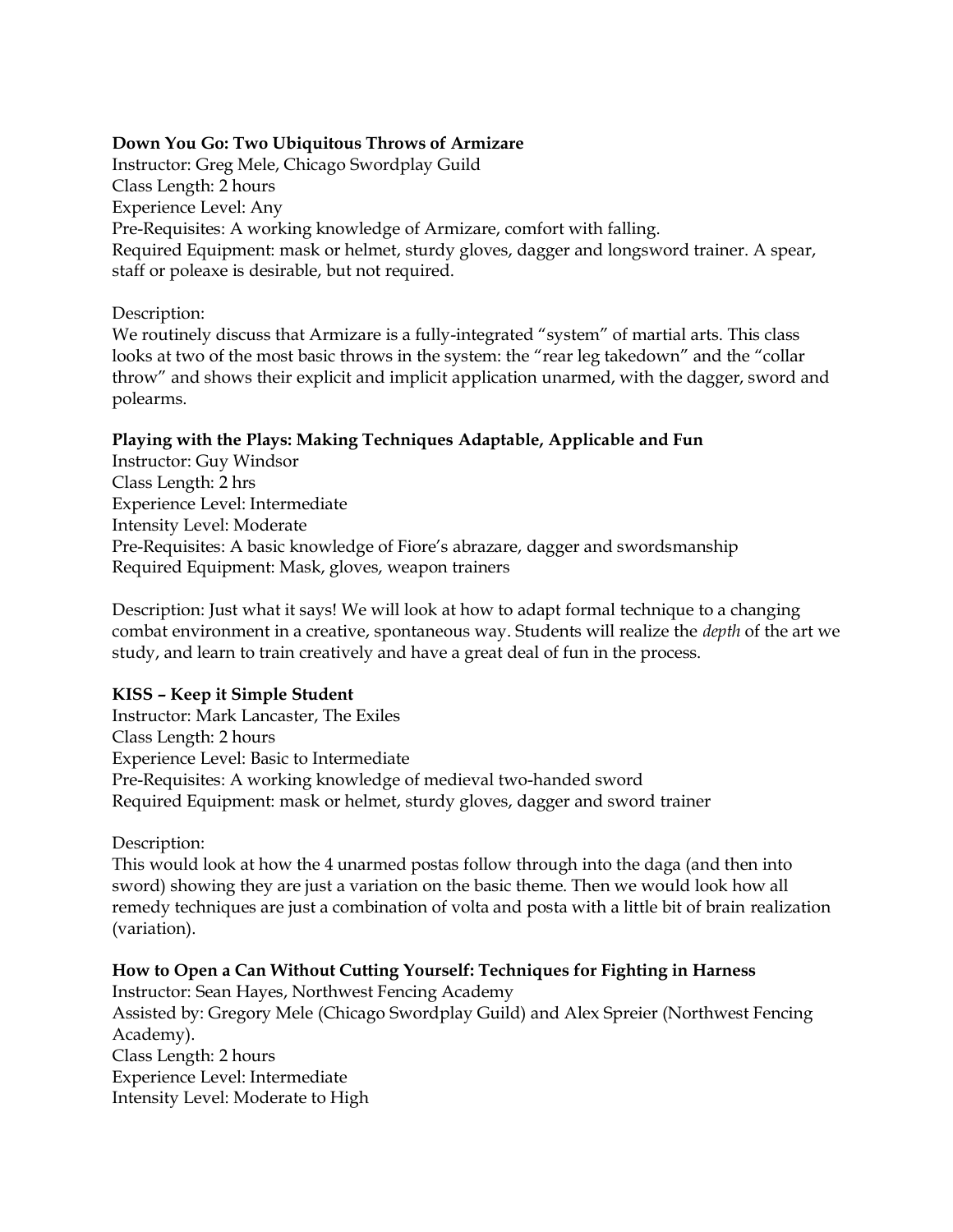Pre-Requisites: A basic knowledge of medieval swordsmanship and dagger fighting is required.

Required Equipment: Longsword, gloves, fencing mask (or similar), forearm & elbow protection such as skate pads, etc.

Optional: As much harness as you can bring!

### Description:

Fiore dei Liberi's armoured fighting techniques are given focus in the spada en arme (sword used while in harness) sections of his manuscripts, but critically important instruction is covered in the abrazare, dagger, single-sword and two-handed sword sections. Fiore's noble students came to him as mature fighting men who already understood the fundamentals of armoured combat; as a result, these fundamentals are covered very concisely and embedded throughout in his four surviving manuscripts. Using the rules found in them, we will develop a basic command of armoured combat techniques and tactics.

Since we will have a variety of different harness configurations, and in some cases none at all, we will use this as opportunity to explore "unequal" situations, from full harness against full harness, or against no harness, and variations in between.

# **Day Two: Saturday**

## **Ponderous, Cruel and Mortal: Dei Liberi's System of Axe Play**

Instructor: Greg Mele, Chicago Swordplay Guild Class Length: 3 hours Experience Level: Intermediate Pre-Requisites: None, but a general knowledge of sword and abrazare is desired

Required Equipment: mask or helmet, sturdy gloves, poleaxe and dagger trainer are required, a gambeson and harness is desirable.

Description:

Dei Liberi's instructions on the poleaxe are one of the most misunderstood portions of his manuscript: six poste and a handful of plays, all dealing with the low bind. However, this weapon, perhaps more than any other, shows the internal logic of the system. We will begin with the poste and look at the fundamental actions of axe play discussed therein. We will then follow with certain, core actions of sword and spear play: the *colpo di villano, scambiar di punta, rompere di punta* and the *punta falsa*, adapted for the axe, and then finally look at the formal axe plays, which are designed for circumstances unique to playing with this weapon. Students will come away with a working knowledge of a complete system of axe combat contained within *il Fior di Battaglia*.

#### **Attacker's Choice: Responding to the Bind**

Instructor: Guy Windsor Class Length: 3 hrs Experience Level: Intermediate Intensity Level: Moderate Pre-Requisites: A basic knowledge of Fiore's swordsmanship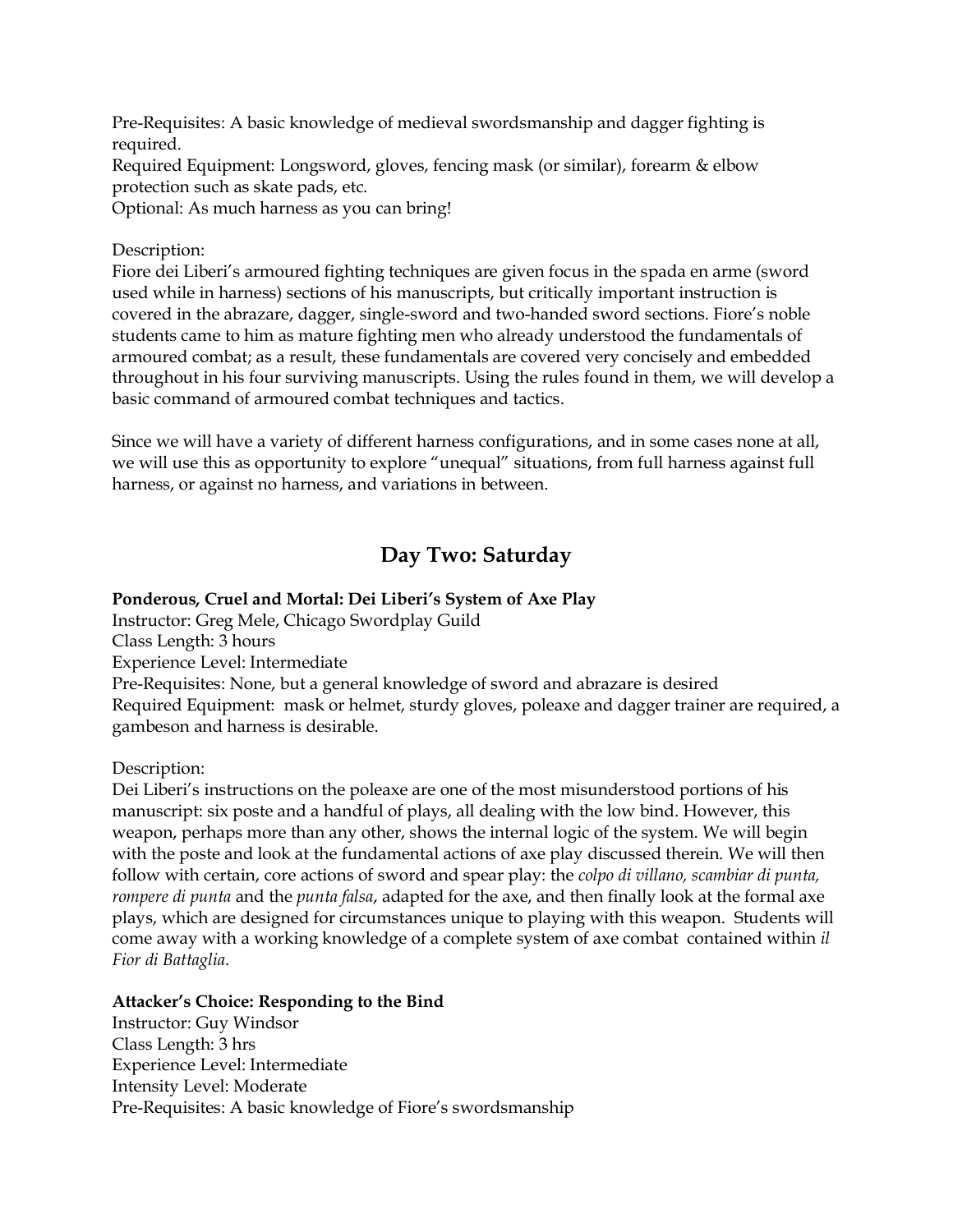Required Equipment: Mask, gloves, sword

Description:

Fiore divides his swordsmanship into plays of *largo* and *stretto*. This class will begin by examining the crossings of the sword, and establishing the all-important *why* for the tactical choice each play represents. Over the course of the classes, we will cover at least the beginnings of each section of the longsword out of armour (sword in one hand, sword in two hands *zogho largo* and *zogho stretto*), and the circumstances in which each of the four crossings shown most naturally occur. By the end, students will be effortlessly choosing the correct play for the circumstances they find themselves in.

# **Patterns of Remedy: Treatise Organization and Internal Connections in Fior di Battaglia**

Instructor: Bob Charrette Class Length: 2 hours Experience Level: Any Required Equipment: mask or helmet, sturdy gloves, dagger trainer

Description:

This class is a combination of AV presentation and practice, reexamining Fiore's system of Remedies, Scholars and Counters, showing an even higher level of internal organization and forethought than is generally recognized by students of Armizare.

### **Zogho Stretto – Break the Distance?**

Instructor: Rob Lovett, The Exiles Class Length: 2 hours Experience Level: Intermediate Pre-Requisites: A working knowledge of medieval two-handed sword Required Equipment: mask or helmet, sturdy gloves, longsword trainer

Description: The question-mark is the important bit! This class will show at how distance can be controlled within Stretto footwork and how this can change the dynamics from the incrossada – giving more options than simply closing and "piling in".

# **Day Three: Sunday**

#### **Connecting Largo to Stretto**

Instructor: Rob Lovett, The Exiles Class Length: 3 hours Experience Level: Intermediate Pre-Requisites: A working knowledge of medieval two-handed sword Required Equipment: mask or helmetsturdy gloves, longsword trainer

Description:

This class begins with the final plays of Largo and transitions into the first plays of Stretto, showing how they flow one into the other as part of the natural continuation of the fight.

#### **Spontaneous Tactical Response Skills for Freeplay**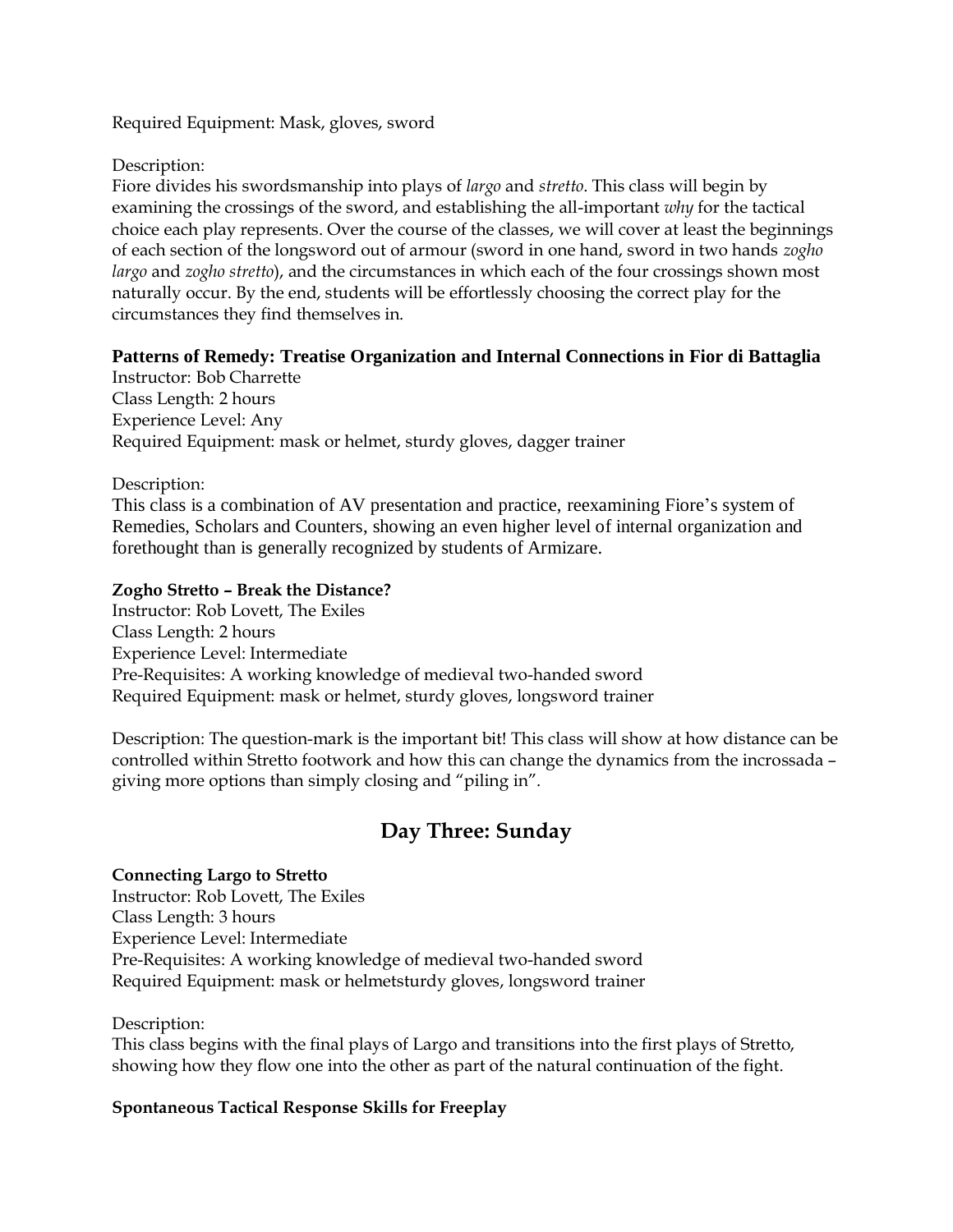Instructor: Sean Hayes, Northwest Fencing Academy Assisted by: Alex Spreier and Mark Kruger of Northwest Fencing Academy. Class Length: 3 hours Experience Level: Intermediate to Advanced Intensity Level: Moderate to High Pre-Requisites: A working knowledge of medieval two-handed sword, either Italian or German. Previous freeplay experience valuable, but not necessary. Required Equipment: gambeson, mask or helmet, gorget, sturdy gloves, basic forearm & elbow protection (skate pads, etc are fine)

#### Description:

This class will use Fiore's basic tactical paradigm of attack/remedy/counter (and occasionally counter- counter) and his discussions of the qualities of the poste or guards to develop a framework for quickly analyzing an opponent's strategic and tactical position, comparing to one's own position, and immediately executing an offensive, defensive or couter- offensive action that minimizes risk and maximizes the possibility of success. We will examine and practice spontaneously acquiring measure and tempo on the adversary, or denying it to him, in a series of free-flowing combat scenarios.

At the start this class will draw from pre-defined drills of my own as well as actions taught in other classes at this event. In the latter portion we will examine situations raised by students. Finally, students will work in groups of three to devise and execute tactical drills of their own, and present them to the class for analysis and discussion.

#### **More than the Getty**

Instructor: Rob Lovett, The Exiles Class Length: 2 hours Experience Level: Basic to Intermediate Pre-Requisites: A working knowledge of medieval two-handed sword Required Equipment: mask or helmet, sturdy gloves, longsword trainer

#### Description:

While the Getty Ms is the largest of the Fiore texts, it does not supersede the other three manuscripts, particularly the Pisani-Dossi. This class demonstrates plays particularly found in the PD and how they both add to and compliment the Getty plays (daga and spada). Students will learn that the PD has a lot to offer and the Getty is *not* the exclusive text for study.

#### **It's a System: Movement informs Technique**

Instructor: Roger Siggs, Rocky Mountain Swordplay Guild Class Length: 2 hrs Experience Level: Intermediate Intensity Level: Moderate Pre-Requisites: A basic knowledge of Fiore's abrazare, dagger and swordsmanship Required Equipment: Mask, gloves, weapon trainers

Description: